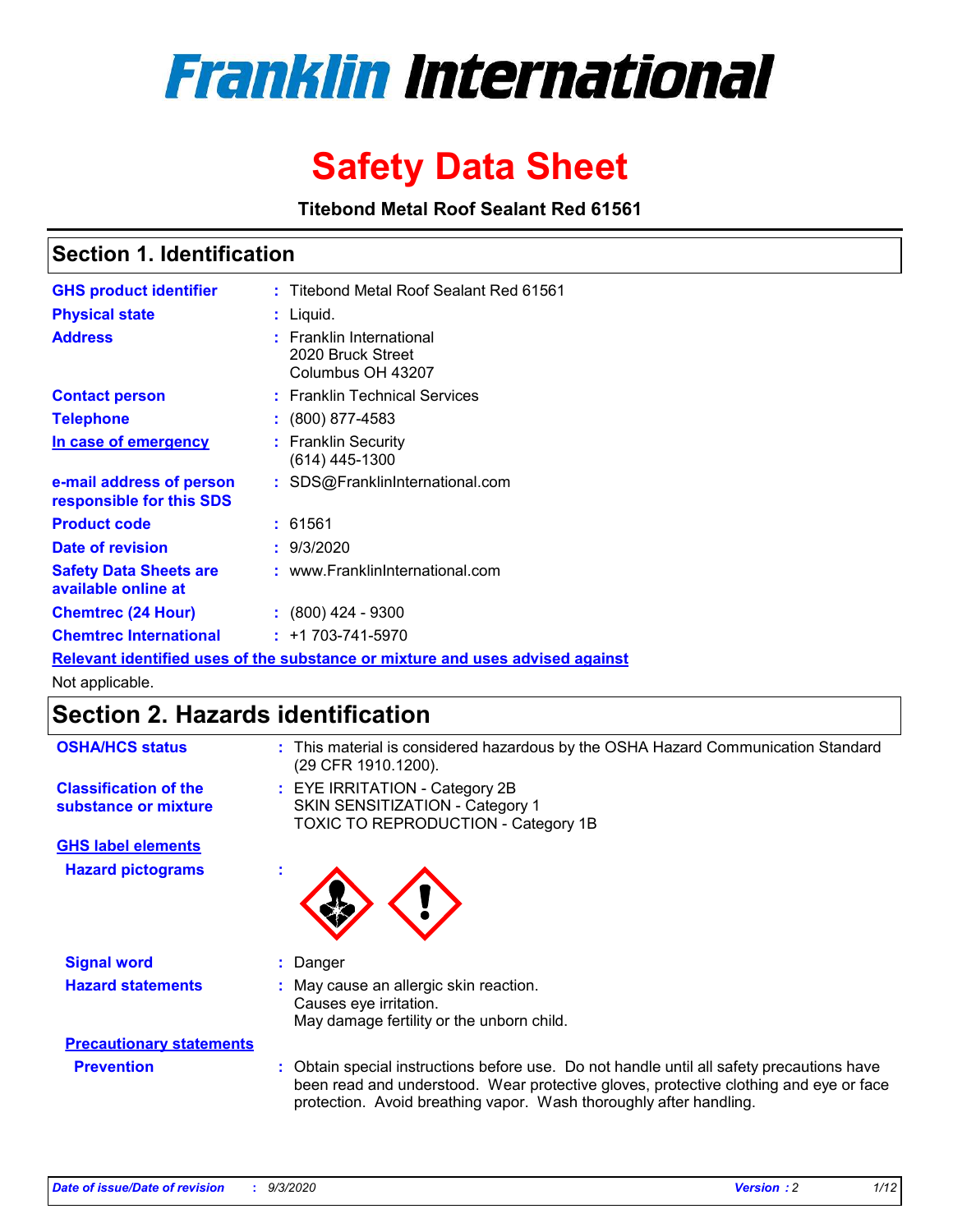# **Section 2. Hazards identification**

| <b>Response</b>                            | : IF exposed or concerned: Get medical advice or attention. Wash contaminated clothing<br>before reuse. IF ON SKIN: Wash with plenty of water. IF IN EYES: Rinse cautiously<br>with water for several minutes. Remove contact lenses, if present and easy to do.<br>Continue rinsing. If eye irritation persists: Get medical advice or attention. |
|--------------------------------------------|----------------------------------------------------------------------------------------------------------------------------------------------------------------------------------------------------------------------------------------------------------------------------------------------------------------------------------------------------|
| <b>Storage</b>                             | : Store locked up.                                                                                                                                                                                                                                                                                                                                 |
| <b>Disposal</b>                            | : Dispose of contents and container in accordance with all local, regional, national and<br>international regulations.                                                                                                                                                                                                                             |
| <b>Hazards not otherwise</b><br>classified | : Product generates methanol during cure.                                                                                                                                                                                                                                                                                                          |

# **Section 3. Composition/information on ingredients**

| <b>Substance/mixture</b><br>Mixture |
|-------------------------------------|
|                                     |

| <b>Ingredient name</b>       | 70    | <b>CAS number</b> |
|------------------------------|-------|-------------------|
| 3-aminopropyltriethoxysilane | ≤3    | 919-30-2          |
| Dibutyltin dilaurate         | .≤0.3 | 77-58-7           |

Any concentration shown as a range is to protect confidentiality or is due to batch variation.

**There are no additional ingredients present which, within the current knowledge of the supplier and in the concentrations applicable, are classified as hazardous to health or the environment and hence require reporting in this section.**

**Occupational exposure limits, if available, are listed in Section 8.**

# **Section 4. First aid measures**

| <b>Description of necessary first aid measures</b> |                                                                                                                                                                                                                                                                                                                                                                                                                                                                                                                                                                                                                                                                                                                                                                           |
|----------------------------------------------------|---------------------------------------------------------------------------------------------------------------------------------------------------------------------------------------------------------------------------------------------------------------------------------------------------------------------------------------------------------------------------------------------------------------------------------------------------------------------------------------------------------------------------------------------------------------------------------------------------------------------------------------------------------------------------------------------------------------------------------------------------------------------------|
| <b>Eye contact</b>                                 | : Immediately flush eyes with plenty of water, occasionally lifting the upper and lower<br>eyelids. Check for and remove any contact lenses. Continue to rinse for at least 10<br>minutes. If irritation persists, get medical attention.                                                                                                                                                                                                                                                                                                                                                                                                                                                                                                                                 |
| <b>Inhalation</b>                                  | : Remove victim to fresh air and keep at rest in a position comfortable for breathing. If<br>not breathing, if breathing is irregular or if respiratory arrest occurs, provide artificial<br>respiration or oxygen by trained personnel. It may be dangerous to the person providing<br>aid to give mouth-to-mouth resuscitation. Get medical attention. If unconscious, place<br>in recovery position and get medical attention immediately. Maintain an open airway.<br>Loosen tight clothing such as a collar, tie, belt or waistband. In case of inhalation of<br>decomposition products in a fire, symptoms may be delayed. The exposed person may<br>need to be kept under medical surveillance for 48 hours.                                                       |
| <b>Skin contact</b>                                | : Wash with plenty of soap and water. Remove contaminated clothing and shoes. Wash<br>contaminated clothing thoroughly with water before removing it, or wear gloves.<br>Continue to rinse for at least 10 minutes. Get medical attention. In the event of any<br>complaints or symptoms, avoid further exposure. Wash clothing before reuse. Clean<br>shoes thoroughly before reuse.                                                                                                                                                                                                                                                                                                                                                                                     |
| <b>Ingestion</b>                                   | : Wash out mouth with water. Remove dentures if any. Remove victim to fresh air and<br>keep at rest in a position comfortable for breathing. If material has been swallowed and<br>the exposed person is conscious, give small quantities of water to drink. Stop if the<br>exposed person feels sick as vomiting may be dangerous. Do not induce vomiting<br>unless directed to do so by medical personnel. If vomiting occurs, the head should be<br>kept low so that vomit does not enter the lungs. Get medical attention. Never give<br>anything by mouth to an unconscious person. If unconscious, place in recovery position<br>and get medical attention immediately. Maintain an open airway. Loosen tight clothing<br>such as a collar, tie, belt or waistband. |
| Most important symptoms/effects, acute and delayed |                                                                                                                                                                                                                                                                                                                                                                                                                                                                                                                                                                                                                                                                                                                                                                           |
| <b>Potential acute health effects</b>              |                                                                                                                                                                                                                                                                                                                                                                                                                                                                                                                                                                                                                                                                                                                                                                           |
| <b>Eye contact</b>                                 | : May cause eye irritation.                                                                                                                                                                                                                                                                                                                                                                                                                                                                                                                                                                                                                                                                                                                                               |
| <b>Inhalation</b>                                  | : No known significant effects or critical hazards.                                                                                                                                                                                                                                                                                                                                                                                                                                                                                                                                                                                                                                                                                                                       |
|                                                    |                                                                                                                                                                                                                                                                                                                                                                                                                                                                                                                                                                                                                                                                                                                                                                           |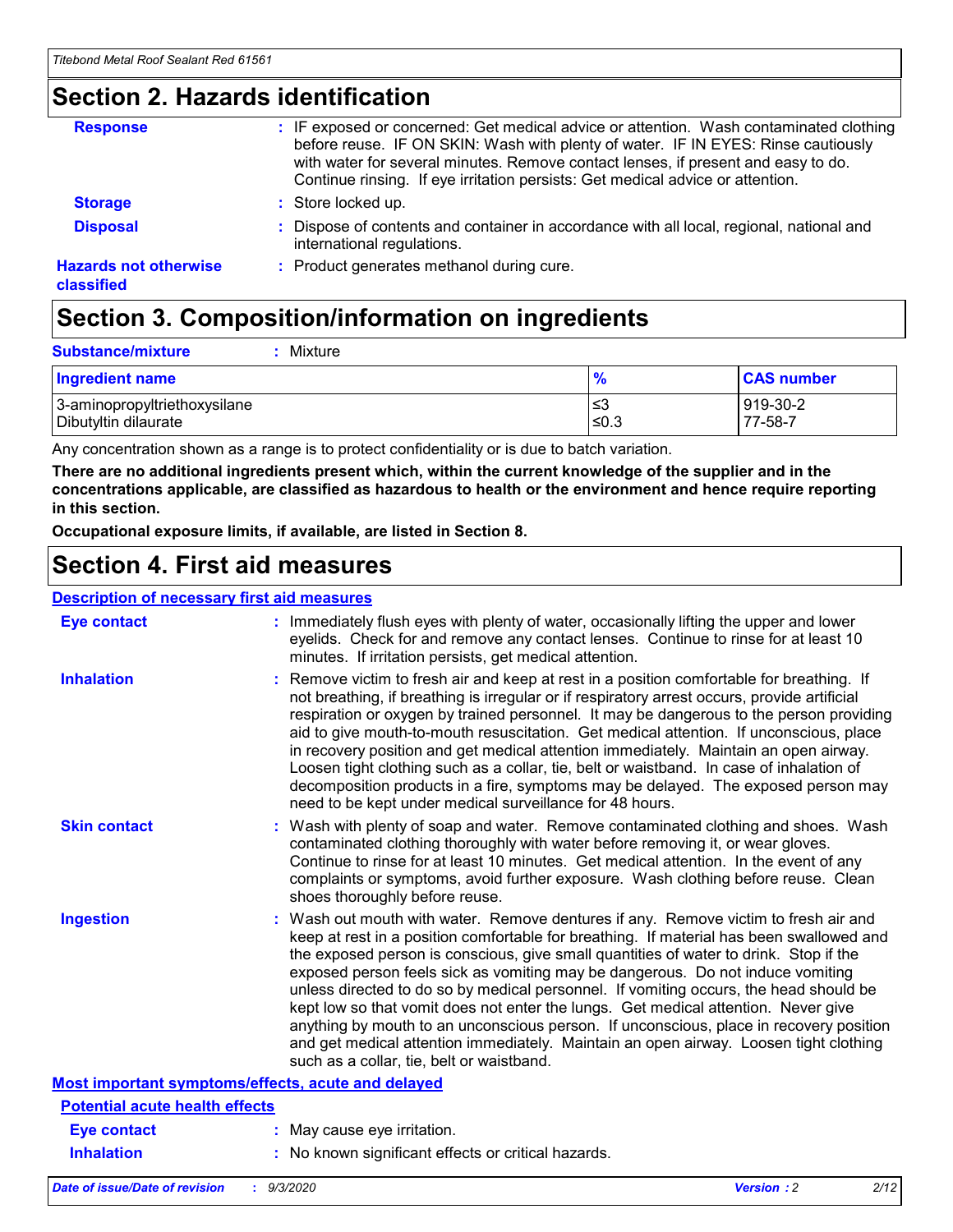# **Section 4. First aid measures**

| <b>Skin contact</b>                                                                                                                                                                                                                                                                                                                                                                                                                                | : May cause skin irritation.                                                                                                                                             |  |  |  |  |
|----------------------------------------------------------------------------------------------------------------------------------------------------------------------------------------------------------------------------------------------------------------------------------------------------------------------------------------------------------------------------------------------------------------------------------------------------|--------------------------------------------------------------------------------------------------------------------------------------------------------------------------|--|--|--|--|
| <b>Ingestion</b>                                                                                                                                                                                                                                                                                                                                                                                                                                   | : No known significant effects or critical hazards.                                                                                                                      |  |  |  |  |
| <b>Over-exposure signs/symptoms</b>                                                                                                                                                                                                                                                                                                                                                                                                                |                                                                                                                                                                          |  |  |  |  |
| <b>Eye contact</b>                                                                                                                                                                                                                                                                                                                                                                                                                                 | : Adverse symptoms may include the following:<br>irritation<br>watering<br>redness                                                                                       |  |  |  |  |
| <b>Inhalation</b>                                                                                                                                                                                                                                                                                                                                                                                                                                  | : Adverse symptoms may include the following:<br>reduced fetal weight<br>increase in fetal deaths<br>skeletal malformations                                              |  |  |  |  |
| <b>Skin contact</b>                                                                                                                                                                                                                                                                                                                                                                                                                                | Adverse symptoms may include the following:<br>irritation<br>redness<br>reduced fetal weight<br>increase in fetal deaths<br>skeletal malformations                       |  |  |  |  |
| <b>Ingestion</b>                                                                                                                                                                                                                                                                                                                                                                                                                                   | : Adverse symptoms may include the following:<br>reduced fetal weight<br>increase in fetal deaths<br>skeletal malformations                                              |  |  |  |  |
|                                                                                                                                                                                                                                                                                                                                                                                                                                                    | Indication of immediate medical attention and special treatment needed, if necessary                                                                                     |  |  |  |  |
| <b>Notes to physician</b>                                                                                                                                                                                                                                                                                                                                                                                                                          | : In case of inhalation of decomposition products in a fire, symptoms may be delayed.<br>The exposed person may need to be kept under medical surveillance for 48 hours. |  |  |  |  |
| <b>Specific treatments</b>                                                                                                                                                                                                                                                                                                                                                                                                                         | : No specific treatment.                                                                                                                                                 |  |  |  |  |
| <b>Protection of first-aiders</b><br>No action shall be taken involving any personal risk or without suitable training. If it is<br>suspected that fumes are still present, the rescuer should wear an appropriate mask or<br>self-contained breathing apparatus. It may be dangerous to the person providing aid to<br>give mouth-to-mouth resuscitation. Wash contaminated clothing thoroughly with water<br>before removing it, or wear gloves. |                                                                                                                                                                          |  |  |  |  |
| See toxicological information (Section 11)                                                                                                                                                                                                                                                                                                                                                                                                         |                                                                                                                                                                          |  |  |  |  |

# **Section 5. Fire-fighting measures**

| <b>Extinguishing media</b><br>: Use an extinguishing agent suitable for the surrounding fire.<br><b>Suitable extinguishing</b><br>media<br><b>Unsuitable extinguishing</b><br>: None known.<br>media<br><b>Specific hazards arising</b><br>: In a fire or if heated, a pressure increase will occur and the container may burst.<br>from the chemical<br><b>Hazardous thermal</b><br>Decomposition products may include the following materials:<br>carbon dioxide<br>decomposition products<br>carbon monoxide<br>nitrogen oxides<br>metal oxide/oxides<br><b>Special protective actions</b><br>: Promptly isolate the scene by removing all persons from the vicinity of the incident if<br>there is a fire. No action shall be taken involving any personal risk or without suitable<br>for fire-fighters<br>training.<br><b>Special protective</b><br>apparatus (SCBA) with a full face-piece operated in positive pressure mode.<br>equipment for fire-fighters |                                                                                           |
|----------------------------------------------------------------------------------------------------------------------------------------------------------------------------------------------------------------------------------------------------------------------------------------------------------------------------------------------------------------------------------------------------------------------------------------------------------------------------------------------------------------------------------------------------------------------------------------------------------------------------------------------------------------------------------------------------------------------------------------------------------------------------------------------------------------------------------------------------------------------------------------------------------------------------------------------------------------------|-------------------------------------------------------------------------------------------|
|                                                                                                                                                                                                                                                                                                                                                                                                                                                                                                                                                                                                                                                                                                                                                                                                                                                                                                                                                                      |                                                                                           |
|                                                                                                                                                                                                                                                                                                                                                                                                                                                                                                                                                                                                                                                                                                                                                                                                                                                                                                                                                                      |                                                                                           |
|                                                                                                                                                                                                                                                                                                                                                                                                                                                                                                                                                                                                                                                                                                                                                                                                                                                                                                                                                                      |                                                                                           |
|                                                                                                                                                                                                                                                                                                                                                                                                                                                                                                                                                                                                                                                                                                                                                                                                                                                                                                                                                                      |                                                                                           |
|                                                                                                                                                                                                                                                                                                                                                                                                                                                                                                                                                                                                                                                                                                                                                                                                                                                                                                                                                                      |                                                                                           |
|                                                                                                                                                                                                                                                                                                                                                                                                                                                                                                                                                                                                                                                                                                                                                                                                                                                                                                                                                                      |                                                                                           |
|                                                                                                                                                                                                                                                                                                                                                                                                                                                                                                                                                                                                                                                                                                                                                                                                                                                                                                                                                                      | : Fire-fighters should wear appropriate protective equipment and self-contained breathing |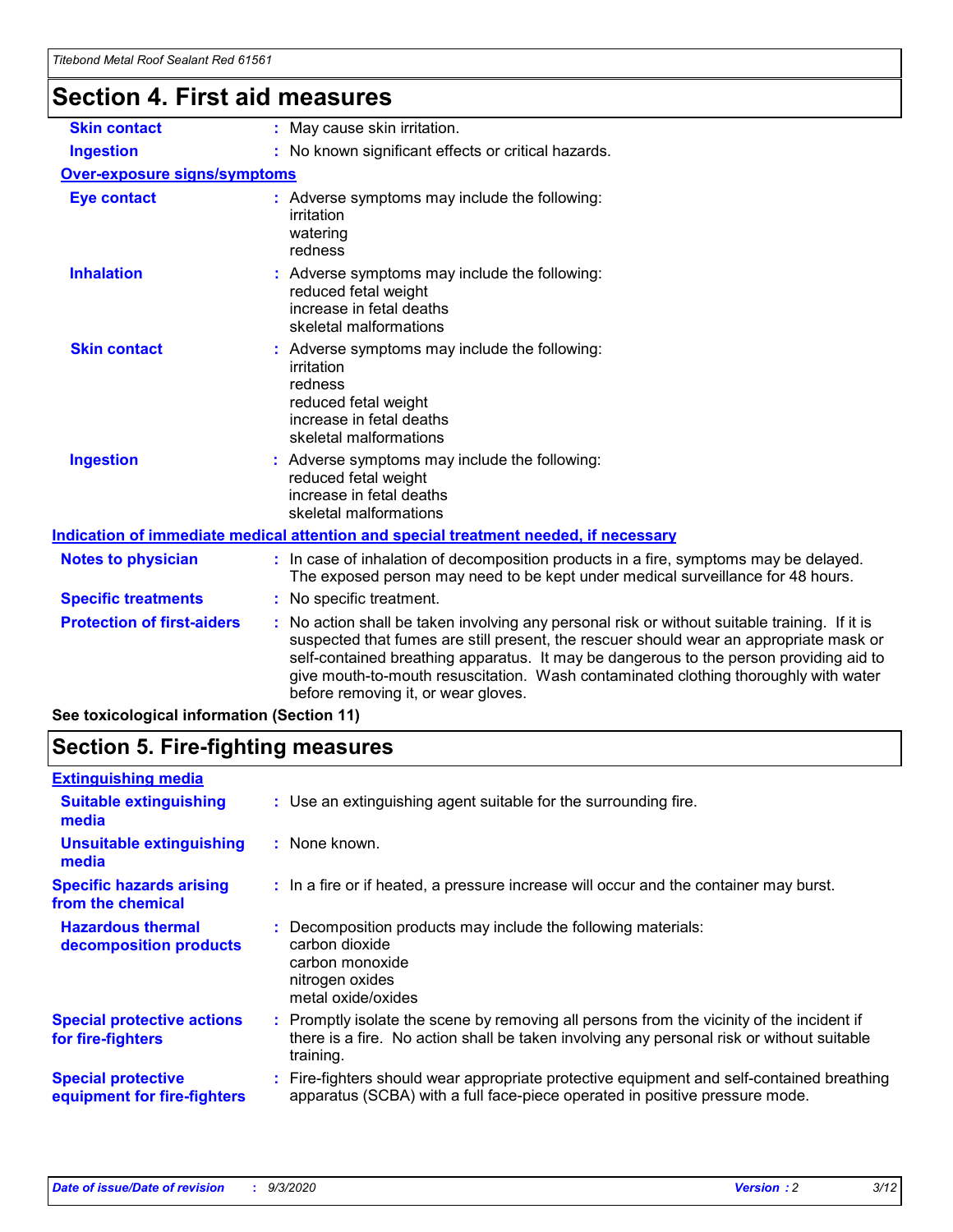# **Section 6. Accidental release measures**

|                                                              | <b>Personal precautions, protective equipment and emergency procedures</b>                                                                                                                                                                                                                                                                                                                                                                                                                                                                                                                                                                                                                                   |  |  |  |
|--------------------------------------------------------------|--------------------------------------------------------------------------------------------------------------------------------------------------------------------------------------------------------------------------------------------------------------------------------------------------------------------------------------------------------------------------------------------------------------------------------------------------------------------------------------------------------------------------------------------------------------------------------------------------------------------------------------------------------------------------------------------------------------|--|--|--|
| For non-emergency<br>personnel                               | : No action shall be taken involving any personal risk or without suitable training.<br>Evacuate surrounding areas. Keep unnecessary and unprotected personnel from<br>entering. Do not touch or walk through spilled material. Avoid breathing vapor or mist.<br>Provide adequate ventilation. Wear appropriate respirator when ventilation is<br>inadequate. Put on appropriate personal protective equipment.                                                                                                                                                                                                                                                                                             |  |  |  |
| For emergency responders                                     | : If specialized clothing is required to deal with the spillage, take note of any information in<br>Section 8 on suitable and unsuitable materials. See also the information in "For non-<br>emergency personnel".                                                                                                                                                                                                                                                                                                                                                                                                                                                                                           |  |  |  |
| <b>Environmental precautions</b>                             | : Avoid dispersal of spilled material and runoff and contact with soil, waterways, drains<br>and sewers. Inform the relevant authorities if the product has caused environmental<br>pollution (sewers, waterways, soil or air).                                                                                                                                                                                                                                                                                                                                                                                                                                                                              |  |  |  |
| <b>Methods and materials for containment and cleaning up</b> |                                                                                                                                                                                                                                                                                                                                                                                                                                                                                                                                                                                                                                                                                                              |  |  |  |
| <b>Small spill</b>                                           | : Stop leak if without risk. Move containers from spill area. Dilute with water and mop up<br>if water-soluble. Alternatively, or if water-insoluble, absorb with an inert dry material and<br>place in an appropriate waste disposal container. Dispose of via a licensed waste<br>disposal contractor.                                                                                                                                                                                                                                                                                                                                                                                                     |  |  |  |
| <b>Large spill</b>                                           | : Stop leak if without risk. Move containers from spill area. Approach release from<br>upwind. Prevent entry into sewers, water courses, basements or confined areas. Wash<br>spillages into an effluent treatment plant or proceed as follows. Contain and collect<br>spillage with non-combustible, absorbent material e.g. sand, earth, vermiculite or<br>diatomaceous earth and place in container for disposal according to local regulations<br>(see Section 13). Dispose of via a licensed waste disposal contractor. Contaminated<br>absorbent material may pose the same hazard as the spilled product. Note: see<br>Section 1 for emergency contact information and Section 13 for waste disposal. |  |  |  |

# **Section 7. Handling and storage**

### **Precautions for safe handling**

| <b>Protective measures</b>                                                       | : Put on appropriate personal protective equipment (see Section 8). Persons with a<br>history of skin sensitization problems should not be employed in any process in which<br>this product is used. Avoid exposure - obtain special instructions before use. Avoid<br>exposure during pregnancy. Do not handle until all safety precautions have been read<br>and understood. Do not get in eyes or on skin or clothing. Do not ingest. Avoid<br>breathing vapor or mist. If during normal use the material presents a respiratory hazard,<br>use only with adequate ventilation or wear appropriate respirator. Keep in the original<br>container or an approved alternative made from a compatible material, kept tightly<br>closed when not in use. Empty containers retain product residue and can be hazardous.<br>Do not reuse container. |
|----------------------------------------------------------------------------------|--------------------------------------------------------------------------------------------------------------------------------------------------------------------------------------------------------------------------------------------------------------------------------------------------------------------------------------------------------------------------------------------------------------------------------------------------------------------------------------------------------------------------------------------------------------------------------------------------------------------------------------------------------------------------------------------------------------------------------------------------------------------------------------------------------------------------------------------------|
| <b>Advice on general</b><br>occupational hygiene                                 | : Eating, drinking and smoking should be prohibited in areas where this material is<br>handled, stored and processed. Workers should wash hands and face before eating,<br>drinking and smoking. Remove contaminated clothing and protective equipment before<br>entering eating areas. See also Section 8 for additional information on hygiene<br>measures.                                                                                                                                                                                                                                                                                                                                                                                                                                                                                    |
| <b>Conditions for safe storage,</b><br>including any<br><b>incompatibilities</b> | : Store between the following temperatures: 0 to 120°C (32 to 248°F). Store in<br>accordance with local regulations. Store in original container protected from direct<br>sunlight in a dry, cool and well-ventilated area, away from incompatible materials (see<br>Section 10) and food and drink. Store locked up. Keep container tightly closed and<br>sealed until ready for use. Containers that have been opened must be carefully<br>resealed and kept upright to prevent leakage. Do not store in unlabeled containers.<br>Use appropriate containment to avoid environmental contamination. See Section 10 for<br>incompatible materials before handling or use.                                                                                                                                                                       |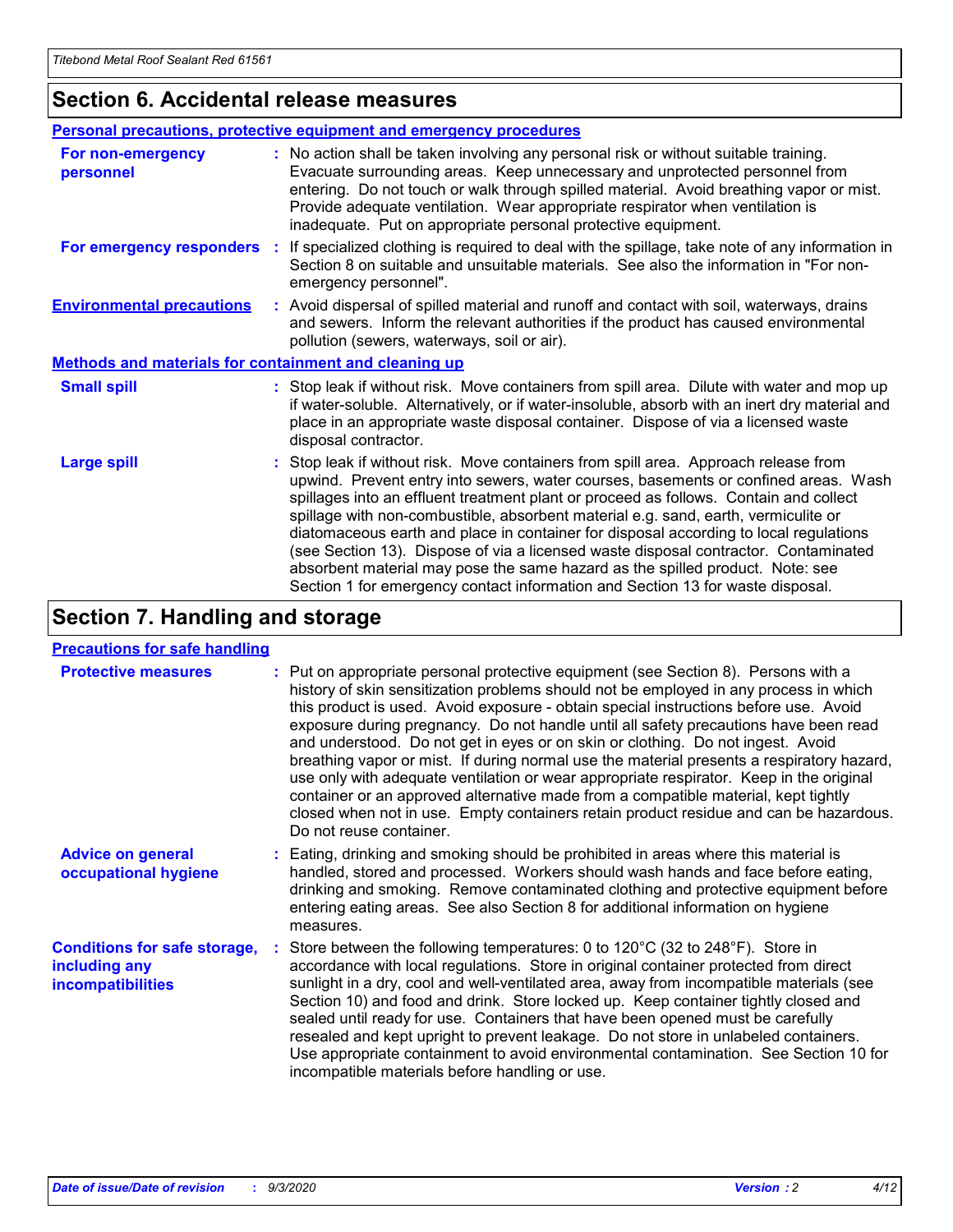# **Section 8. Exposure controls/personal protection**

### **Control parameters**

## **Occupational exposure limits**

| <b>Ingredient name</b>                               |                                                                                                                                                                                                                                                                                                                                                       | <b>Exposure limits</b>                                                                                                                                                                                                                                                                                                                                                                                                                                                                                                                                                                                                 |  |
|------------------------------------------------------|-------------------------------------------------------------------------------------------------------------------------------------------------------------------------------------------------------------------------------------------------------------------------------------------------------------------------------------------------------|------------------------------------------------------------------------------------------------------------------------------------------------------------------------------------------------------------------------------------------------------------------------------------------------------------------------------------------------------------------------------------------------------------------------------------------------------------------------------------------------------------------------------------------------------------------------------------------------------------------------|--|
| 3-aminopropyltriethoxysilane<br>Dibutyltin dilaurate |                                                                                                                                                                                                                                                                                                                                                       | None.<br>ACGIH TLV (United States, 3/2020). Absorbed through skin.<br>Notes: as Sn<br>TWA: 0.1 mg/m <sup>3</sup> , (as Sn) 8 hours.<br>STEL: 0.2 mg/m <sup>3</sup> , (as Sn) 15 minutes.<br>NIOSH REL (United States, 10/2016). Absorbed through skin.<br>Notes: as Sn<br>TWA: 0.1 mg/m <sup>3</sup> , (as Sn) 10 hours.<br>OSHA PEL (United States, 5/2018). Notes: as Sn<br>TWA: $0.1 \text{ mg/m}^3$ , (as Sn) 8 hours.<br>OSHA PEL 1989 (United States, 3/1989). Absorbed through skin.<br>Notes: measured as Sn<br>TWA: 0.1 mg/m <sup>3</sup> , (measured as Sn) 8 hours. Form: Organic                           |  |
| <b>Appropriate engineering</b><br><b>controls</b>    |                                                                                                                                                                                                                                                                                                                                                       | : If user operations generate dust, fumes, gas, vapor or mist, use process enclosures,<br>local exhaust ventilation or other engineering controls to keep worker exposure to<br>airborne contaminants below any recommended or statutory limits.                                                                                                                                                                                                                                                                                                                                                                       |  |
| <b>Environmental exposure</b><br><b>controls</b>     | Emissions from ventilation or work process equipment should be checked to ensure<br>they comply with the requirements of environmental protection legislation. In some<br>cases, fume scrubbers, filters or engineering modifications to the process equipment<br>will be necessary to reduce emissions to acceptable levels.                         |                                                                                                                                                                                                                                                                                                                                                                                                                                                                                                                                                                                                                        |  |
| <b>Individual protection measures</b>                |                                                                                                                                                                                                                                                                                                                                                       |                                                                                                                                                                                                                                                                                                                                                                                                                                                                                                                                                                                                                        |  |
| <b>Hygiene measures</b>                              |                                                                                                                                                                                                                                                                                                                                                       | : Wash hands, forearms and face thoroughly after handling chemical products, before<br>eating, smoking and using the lavatory and at the end of the working period.<br>Appropriate techniques should be used to remove potentially contaminated clothing.<br>Contaminated work clothing should not be allowed out of the workplace. Wash<br>contaminated clothing before reusing. Ensure that eyewash stations and safety<br>showers are close to the workstation location.                                                                                                                                            |  |
| <b>Eye/face protection</b>                           | : Safety eyewear complying with an approved standard should be used when a risk<br>assessment indicates this is necessary to avoid exposure to liquid splashes, mists,<br>gases or dusts. If contact is possible, the following protection should be worn, unless<br>the assessment indicates a higher degree of protection: chemical splash goggles. |                                                                                                                                                                                                                                                                                                                                                                                                                                                                                                                                                                                                                        |  |
| <b>Skin protection</b>                               |                                                                                                                                                                                                                                                                                                                                                       |                                                                                                                                                                                                                                                                                                                                                                                                                                                                                                                                                                                                                        |  |
| <b>Hand protection</b>                               |                                                                                                                                                                                                                                                                                                                                                       | : Chemical-resistant, impervious gloves complying with an approved standard should be<br>worn at all times when handling chemical products if a risk assessment indicates this is<br>necessary. Considering the parameters specified by the glove manufacturer, check<br>during use that the gloves are still retaining their protective properties. It should be<br>noted that the time to breakthrough for any glove material may be different for different<br>glove manufacturers. In the case of mixtures, consisting of several substances, the<br>protection time of the gloves cannot be accurately estimated. |  |
| <b>Body protection</b>                               | handling this product.                                                                                                                                                                                                                                                                                                                                | : Personal protective equipment for the body should be selected based on the task being<br>performed and the risks involved and should be approved by a specialist before                                                                                                                                                                                                                                                                                                                                                                                                                                              |  |
| <b>Other skin protection</b>                         |                                                                                                                                                                                                                                                                                                                                                       | : Appropriate footwear and any additional skin protection measures should be selected<br>based on the task being performed and the risks involved and should be approved by a<br>specialist before handling this product.                                                                                                                                                                                                                                                                                                                                                                                              |  |
| <b>Respiratory protection</b>                        | aspects of use.                                                                                                                                                                                                                                                                                                                                       | : Based on the hazard and potential for exposure, select a respirator that meets the<br>appropriate standard or certification. Respirators must be used according to a<br>respiratory protection program to ensure proper fitting, training, and other important                                                                                                                                                                                                                                                                                                                                                       |  |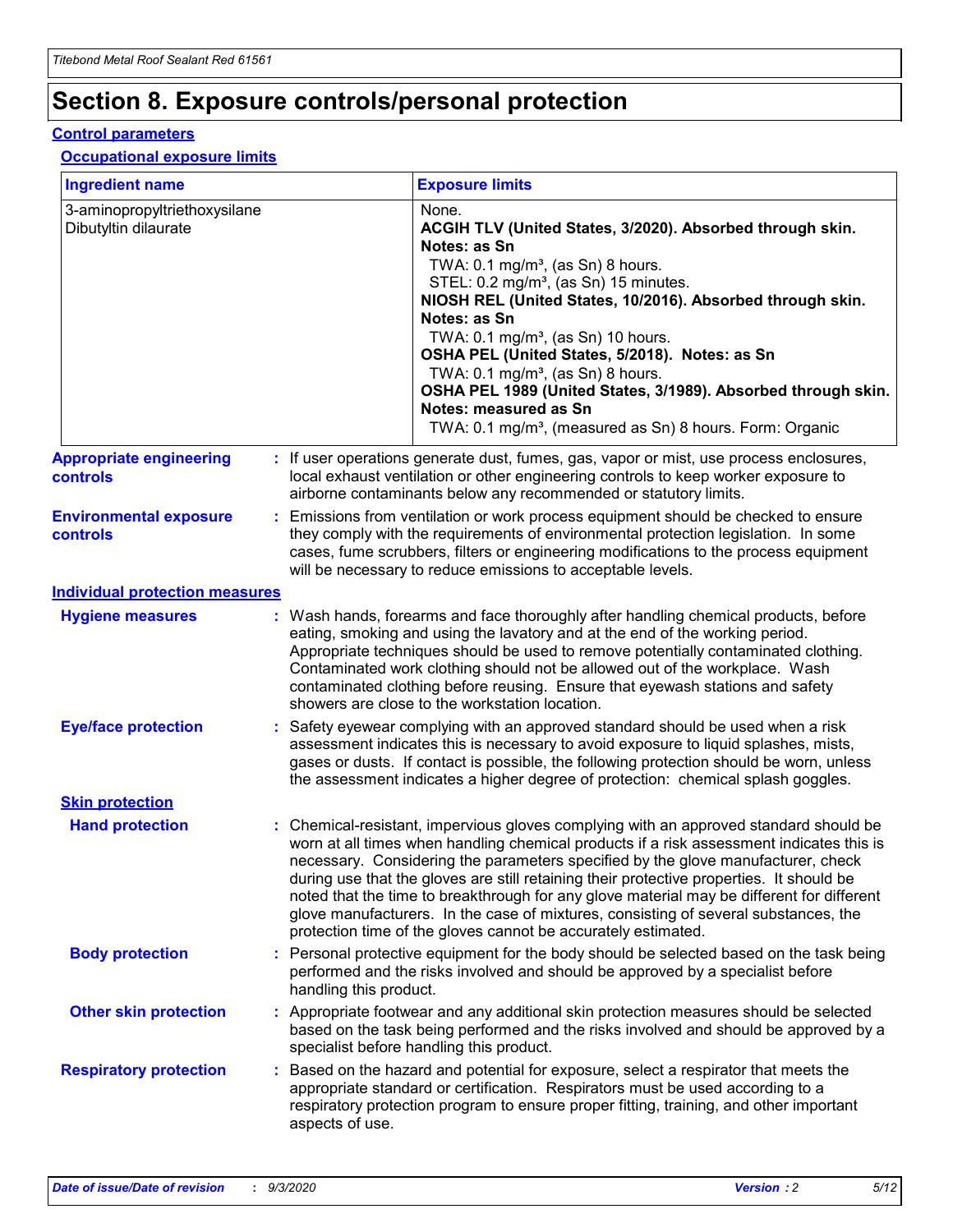# **Section 9. Physical and chemical properties**

### **Appearance**

| <b>Physical state</b>                             | : Liquid. [Paste.]                                              |
|---------------------------------------------------|-----------------------------------------------------------------|
| Color                                             | $:$ Red.                                                        |
| Odor                                              | : Characteristic.                                               |
| <b>Odor threshold</b>                             | $:$ Not available.                                              |
| рH                                                | : Not applicable.                                               |
| <b>Melting point</b>                              | : Not available.                                                |
| <b>Boiling point</b>                              | : $>200^{\circ}$ C ( $>392^{\circ}$ F)                          |
| <b>Flash point</b>                                | : Closed cup: >200°C (>392°F) [Setaflash.]                      |
| <b>Evaporation rate</b>                           | $:$ >1 (butyl acetate = 1)                                      |
| <b>Flammability (solid, gas)</b>                  | : Not available.                                                |
| Lower and upper explosive<br>(flammable) limits   | : Not available.                                                |
| <b>VOC (less water, less</b><br>exempt solvents)  | $: 0$ g/l                                                       |
| <b>Volatility</b>                                 | $: 0\%$ (w/w)                                                   |
| <b>Vapor density</b>                              | : Not available.                                                |
| <b>Relative density</b>                           | $\mathbf{1}$ $\mathbf{\sqrt{432}}$                              |
| <b>Solubility</b>                                 | Insoluble in the following materials: cold water and hot water. |
| <b>Solubility in water</b>                        | : Not available.                                                |
| <b>Partition coefficient: n-</b><br>octanol/water | $:$ Not available.                                              |
| <b>Auto-ignition temperature</b>                  | : Not available.                                                |
| <b>Decomposition temperature</b>                  | : Not available.                                                |
| <b>Viscosity</b>                                  | : Not available.                                                |

# **Section 10. Stability and reactivity**

| <b>Reactivity</b>                            |    | : No specific test data related to reactivity available for this product or its ingredients.            |
|----------------------------------------------|----|---------------------------------------------------------------------------------------------------------|
| <b>Chemical stability</b>                    |    | : The product is stable.                                                                                |
| <b>Possibility of hazardous</b><br>reactions |    | : Under normal conditions of storage and use, hazardous reactions will not occur.                       |
| <b>Conditions to avoid</b>                   |    | : No specific data.                                                                                     |
| <b>Incompatible materials</b>                | ٠. | No specific data.                                                                                       |
| <b>Hazardous decomposition</b><br>products   | ÷. | Under normal conditions of storage and use, hazardous decomposition products should<br>not be produced. |

# **Section 11. Toxicological information**

## **Information on toxicological effects**

### **Acute toxicity**

| <b>Product/ingredient name</b> | <b>Result</b>           | <b>Species</b> | <b>Dose</b>                | <b>Exposure</b> |
|--------------------------------|-------------------------|----------------|----------------------------|-----------------|
| 3-aminopropyltriethoxysilane   | <b>ILD50 Dermal</b>     | Rabbit         | 4.29 g/kg                  |                 |
| Dibutyltin dilaurate           | ILD50 Oral<br>LD50 Oral | Rat<br>Rat     | $1.57$ g/kg<br>175 $mg/kg$ |                 |
|                                |                         |                |                            |                 |

**Irritation/Corrosion**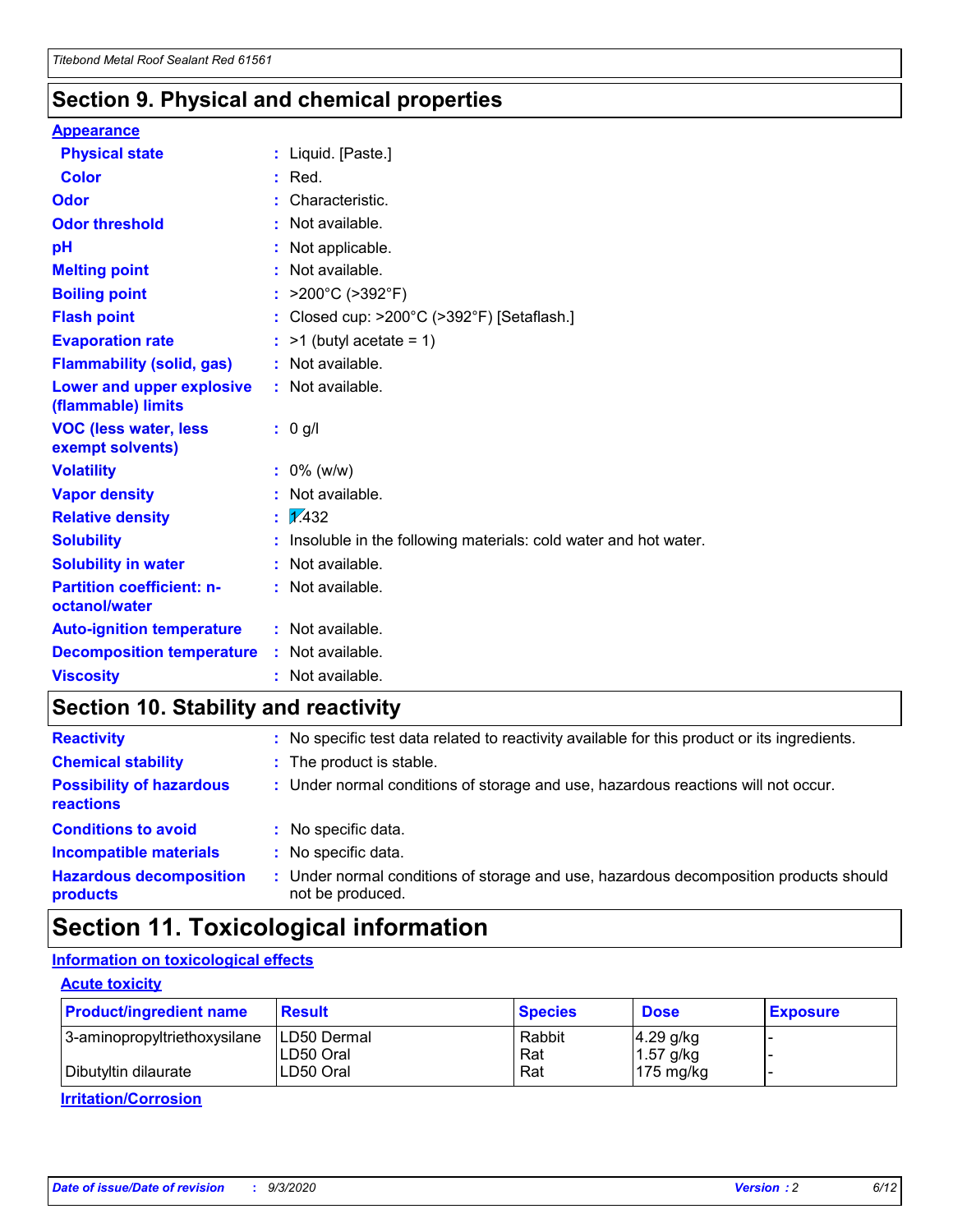# **Section 11. Toxicological information**

| <b>Product/ingredient name</b> | <b>Result</b>            | <b>Species</b> | <b>Score</b> | <b>Exposure</b>           | <b>Observation</b> |
|--------------------------------|--------------------------|----------------|--------------|---------------------------|--------------------|
| 3-aminopropyltriethoxysilane   | Eyes - Mild irritant     | Rabbit         |              | $100$ mg                  |                    |
|                                | Eyes - Severe irritant   | Rabbit         |              | 24 hours 750              |                    |
|                                |                          |                |              | ug                        |                    |
|                                | Skin - Severe irritant   | Rabbit         |              | 24 hours 5                | -                  |
| Dibutyltin dilaurate           | Eyes - Moderate irritant | Rabbit         |              | mq<br><b>24 hours 100</b> |                    |
|                                |                          |                |              | mg                        |                    |
|                                | Skin - Severe irritant   | Rabbit         |              | 500 mg                    |                    |

## **Sensitization**

Not available.

### **Mutagenicity**

Not available.

### **Carcinogenicity**

Not available.

#### **Reproductive toxicity**

Not available.

### **Teratogenicity**

Not available.

### **Specific target organ toxicity (single exposure)**

Not available.

### **Specific target organ toxicity (repeated exposure)**

| <b>Name</b>                                                                  |                                                                            | <b>Category</b>                                     | <b>Route of</b><br>exposure | <b>Target organs</b> |  |
|------------------------------------------------------------------------------|----------------------------------------------------------------------------|-----------------------------------------------------|-----------------------------|----------------------|--|
| Dibutyltin dilaurate                                                         |                                                                            | Category 1                                          | -                           | respiratory system   |  |
| <b>Aspiration hazard</b><br>Not available.                                   |                                                                            |                                                     |                             |                      |  |
| <b>Information on the likely</b><br>routes of exposure                       | : Not available.                                                           |                                                     |                             |                      |  |
| <b>Potential acute health effects</b>                                        |                                                                            |                                                     |                             |                      |  |
| <b>Eye contact</b>                                                           | : May cause eye irritation.                                                |                                                     |                             |                      |  |
| <b>Inhalation</b>                                                            |                                                                            | : No known significant effects or critical hazards. |                             |                      |  |
| <b>Skin contact</b>                                                          |                                                                            | : May cause skin irritation.                        |                             |                      |  |
| <b>Ingestion</b>                                                             |                                                                            | : No known significant effects or critical hazards. |                             |                      |  |
| Symptoms related to the physical, chemical and toxicological characteristics |                                                                            |                                                     |                             |                      |  |
| <b>Eye contact</b>                                                           | irritation<br>watering<br>redness                                          | : Adverse symptoms may include the following:       |                             |                      |  |
| <b>Inhalation</b>                                                            | reduced fetal weight<br>increase in fetal deaths<br>skeletal malformations | : Adverse symptoms may include the following:       |                             |                      |  |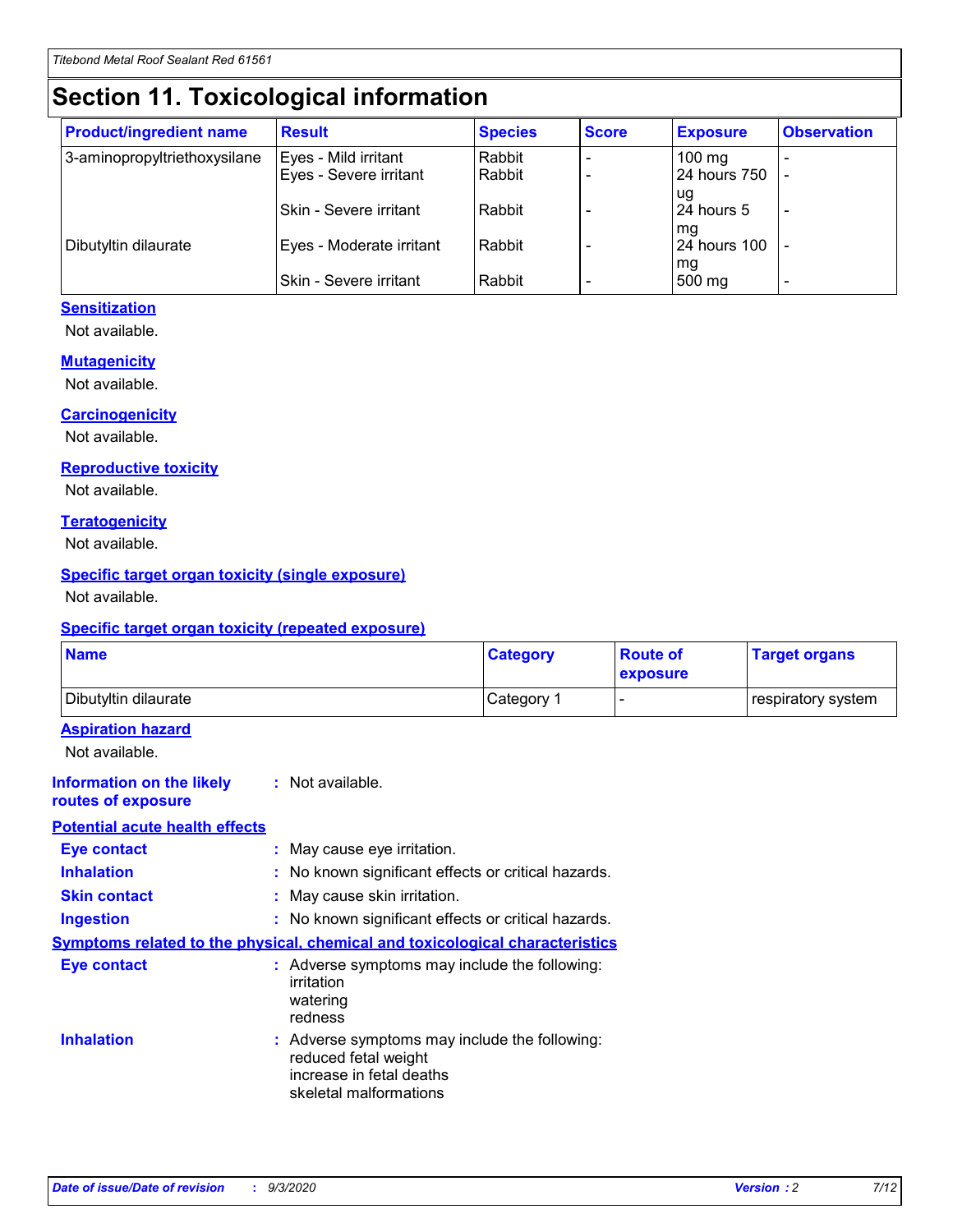# **Section 11. Toxicological information**

| <b>Skin contact</b>                     | : Adverse symptoms may include the following:                                                            |
|-----------------------------------------|----------------------------------------------------------------------------------------------------------|
|                                         | irritation                                                                                               |
|                                         | redness                                                                                                  |
|                                         | reduced fetal weight                                                                                     |
|                                         | increase in fetal deaths                                                                                 |
|                                         | skeletal malformations                                                                                   |
| <b>Ingestion</b>                        | : Adverse symptoms may include the following:                                                            |
|                                         | reduced fetal weight                                                                                     |
|                                         | increase in fetal deaths                                                                                 |
|                                         | skeletal malformations                                                                                   |
|                                         | Delayed and immediate effects and also chronic effects from short and long term exposure                 |
| <b>Short term exposure</b>              |                                                                                                          |
| <b>Potential immediate</b>              | : Not available.                                                                                         |
| effects                                 |                                                                                                          |
| <b>Potential delayed effects</b>        | : Not available.                                                                                         |
| Long term exposure                      |                                                                                                          |
| <b>Potential immediate</b>              | : Not available.                                                                                         |
| effects                                 |                                                                                                          |
| <b>Potential delayed effects</b>        | : Not available.                                                                                         |
| <b>Potential chronic health effects</b> |                                                                                                          |
| Not available.                          |                                                                                                          |
| <b>General</b>                          | : Once sensitized, a severe allergic reaction may occur when subsequently exposed to<br>very low levels. |
| <b>Carcinogenicity</b>                  | : No known significant effects or critical hazards.                                                      |
| <b>Mutagenicity</b>                     | : No known significant effects or critical hazards.                                                      |
| <b>Teratogenicity</b>                   | May damage the unborn child.                                                                             |
| <b>Developmental effects</b>            | : No known significant effects or critical hazards.                                                      |
| <b>Fertility effects</b>                | May damage fertility.                                                                                    |
| <b>Numerical measures of toxicity</b>   |                                                                                                          |
| <b>Acute toxicity estimates</b>         |                                                                                                          |
| الملمانة المستنقط فالمرابط              |                                                                                                          |

Not available.

# **Section 12. Ecological information**

### **Toxicity**

| <b>Product/ingredient name</b> | <b>Result</b>                                       | <b>Species</b>               | <b>Exposure</b>       |
|--------------------------------|-----------------------------------------------------|------------------------------|-----------------------|
| Dibutyltin dilaurate           | $ CC50>3$ mg/l<br>Chronic EC10 > 2 mg/l Fresh water | Algae<br>Algae - Desmodesmus | 72 hours<br>196 hours |
|                                |                                                     | <b>I</b> subspicatus         |                       |

## **Persistence and degradability**

| <b>Product/ingredient name</b> | <b>Test</b>                                                                    | <b>Result</b>  |                   | <b>Dose</b> | <b>Inoculum</b>         |
|--------------------------------|--------------------------------------------------------------------------------|----------------|-------------------|-------------|-------------------------|
| Dibutyltin dilaurate           | OECD 301F<br>Ready<br>Biodegradability -<br>Manometric<br>Respirometry<br>Test | 23 % - 28 days |                   |             |                         |
| <b>Product/ingredient name</b> | <b>Aquatic half-life</b>                                                       |                | <b>Photolysis</b> |             | <b>Biodegradability</b> |
| Dibutyltin dilaurate           |                                                                                |                |                   |             | <b>Inherent</b>         |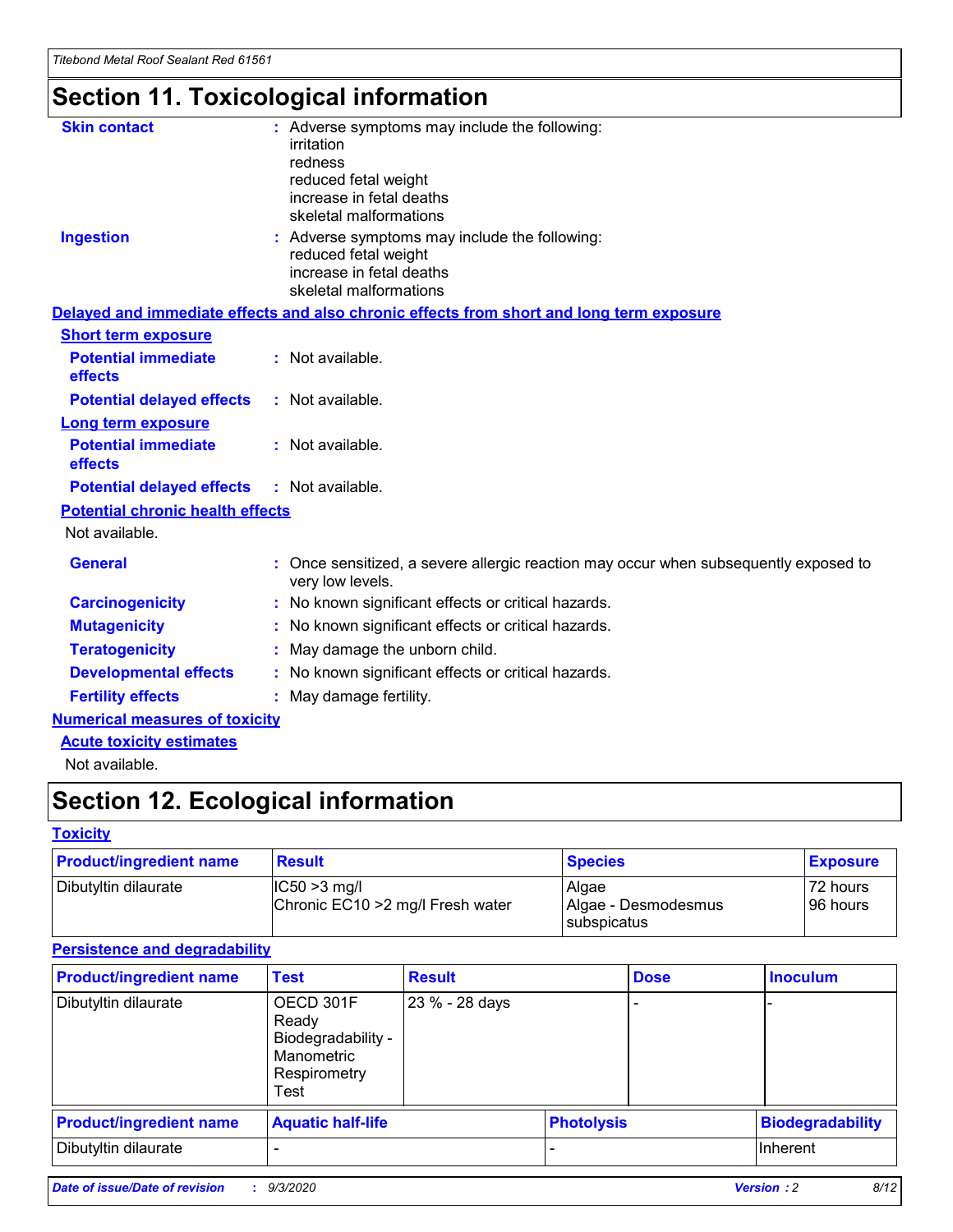# **Section 12. Ecological information**

#### **Bioaccumulative potential**

| <b>Product/ingredient name</b> | <b>LogP</b> <sub>ow</sub> | <b>BCF</b> | <b>Potential</b> |
|--------------------------------|---------------------------|------------|------------------|
| 3-aminopropyltriethoxysilane   | 4.44                      | 3.4        | low              |
| Dibutyltin dilaurate           |                           | 2.91       | low              |

#### **Mobility in soil**

| <b>Soil/water partition</b> | : Not available. |
|-----------------------------|------------------|
| <b>coefficient (Koc)</b>    |                  |

## **Other adverse effects** : No known significant effects or critical hazards.

# **Section 13. Disposal considerations**

**Disposal methods :**

The generation of waste should be avoided or minimized wherever possible. Disposal of this product, solutions and any by-products should at all times comply with the requirements of environmental protection and waste disposal legislation and any regional local authority requirements. Dispose of surplus and non-recyclable products via a licensed waste disposal contractor. Waste should not be disposed of untreated to the sewer unless fully compliant with the requirements of all authorities with jurisdiction. Waste packaging should be recycled. Incineration or landfill should only be considered when recycling is not feasible. This material and its container must be disposed of in a safe way. Care should be taken when handling emptied containers that have not been cleaned or rinsed out. Empty containers or liners may retain some product residues. Avoid dispersal of spilled material and runoff and contact with soil, waterways, drains and sewers.

# **Section 14. Transport information**

|                                      | <b>DOT</b><br><b>Classification</b> | <b>TDG</b><br><b>Classification</b> | <b>Mexico</b><br><b>Classification</b> | <b>ADR/RID</b>           | <b>IMDG</b>              | <b>IATA</b>    |
|--------------------------------------|-------------------------------------|-------------------------------------|----------------------------------------|--------------------------|--------------------------|----------------|
| <b>UN number</b>                     | Not regulated.                      | Not regulated.                      | Not regulated.                         | Not regulated.           | Not regulated.           | Not regulated. |
| <b>UN proper</b><br>shipping name    |                                     |                                     |                                        |                          |                          |                |
| <b>Transport</b><br>hazard class(es) |                                     | $\overline{\phantom{0}}$            | $\qquad \qquad \blacksquare$           | $\overline{\phantom{0}}$ | $\overline{\phantom{0}}$ |                |
| <b>Packing group</b>                 |                                     |                                     |                                        |                          |                          |                |
| <b>Environmental</b><br>hazards      | No.                                 | No.                                 | No.                                    | No.                      | No.                      | No.            |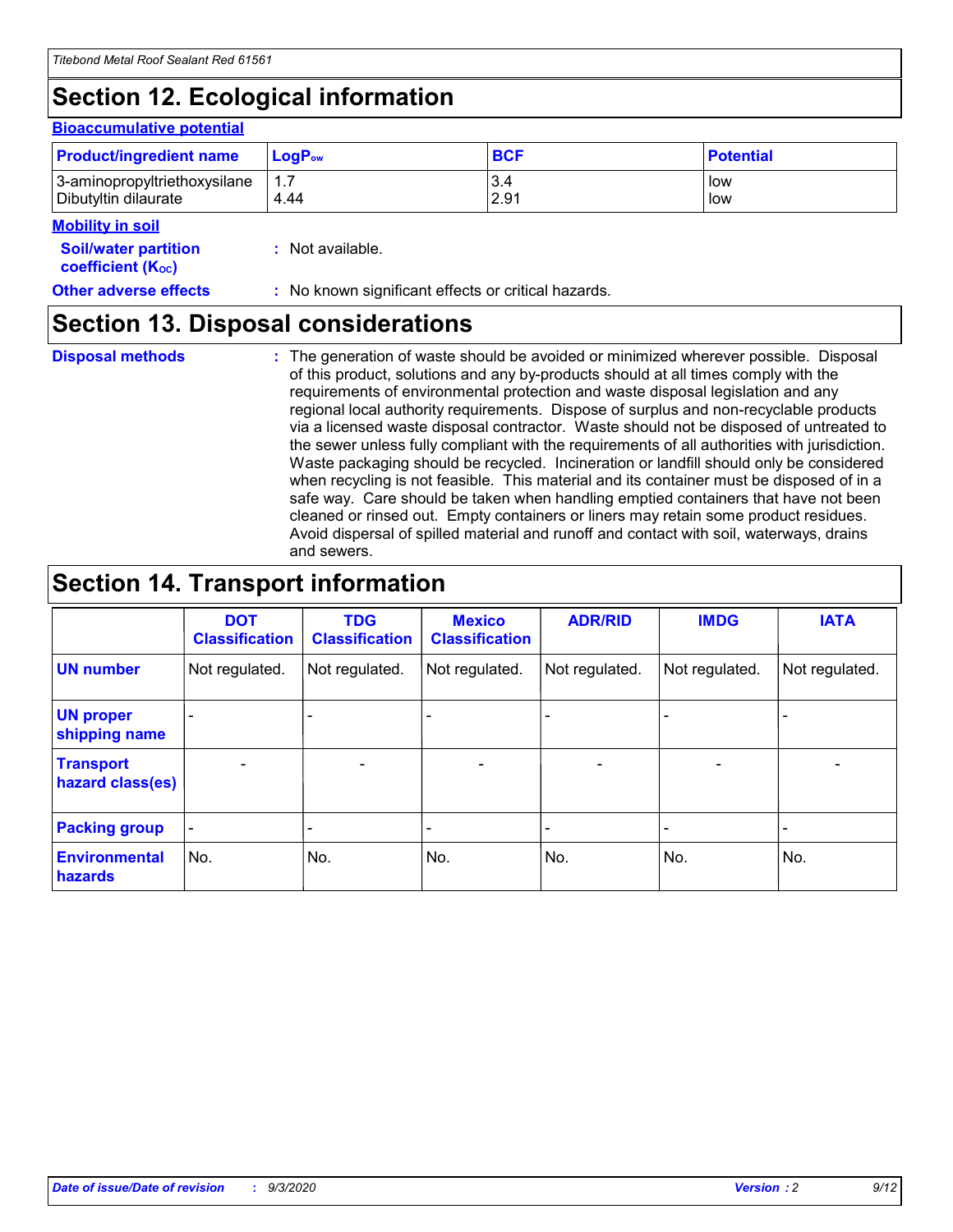# **Section 15. Regulatory information**

### **U.S. Federal regulations**

### **SARA 302/304**

### **Composition/information on ingredients**

No products were found.

| SARA 304 RQ | Not applicable. |
|-------------|-----------------|
|-------------|-----------------|

#### **SARA 311/312**

### **Classification :** EYE IRRITATION - Category 2B SKIN SENSITIZATION - Category 1 TOXIC TO REPRODUCTION - Category 1B HNOC - Product generates methanol during cure.

### **Composition/information on ingredients**

| <b>Name</b>                  | $\frac{9}{6}$ | <b>Classification</b>                                                                                                                                                                                                                                                                                      |
|------------------------------|---------------|------------------------------------------------------------------------------------------------------------------------------------------------------------------------------------------------------------------------------------------------------------------------------------------------------------|
| 3-aminopropyltriethoxysilane | $\leq$ 3      | <b>FLAMMABLE LIQUIDS - Category 4</b><br><b>ACUTE TOXICITY (oral) - Category 4</b><br><b>SKIN IRRITATION - Category 2</b><br>EYE IRRITATION - Category 2A                                                                                                                                                  |
| Dibutyltin dilaurate         | ≤0.3          | <b>ACUTE TOXICITY (oral) - Category 3</b><br>SKIN CORROSION - Category 1C<br>SERIOUS EYE DAMAGE - Category 1<br>SKIN SENSITIZATION - Category 1<br><b>GERM CELL MUTAGENICITY - Category 2</b><br>TOXIC TO REPRODUCTION - Category 1B<br>SPECIFIC TARGET ORGAN TOXICITY (REPEATED<br>EXPOSURE) - Category 1 |

### **State regulations**

**Massachusetts :**

: None of the components are listed.

**New York :** None of the components are listed. **New Jersey :** None of the components are listed.

**Pennsylvania :** None of the components are listed.

### **California Prop. 65**

WARNING: This product can expose you to methanol, which is known to the State of California to cause birth defects or other reproductive harm. For more information go to www.P65Warnings.ca.gov.

| Ingredient name | No significant risk<br>level | <b>Maximum</b><br>acceptable dosage<br><b>level</b> |
|-----------------|------------------------------|-----------------------------------------------------|
| l methanol      |                              | Yes.                                                |

### **International regulations**

**Chemical Weapon Convention List Schedules I, II & III Chemicals** Not listed.

### **Montreal Protocol**

Not listed.

**Stockholm Convention on Persistent Organic Pollutants**

Not listed.

### **UNECE Aarhus Protocol on POPs and Heavy Metals** Not listed.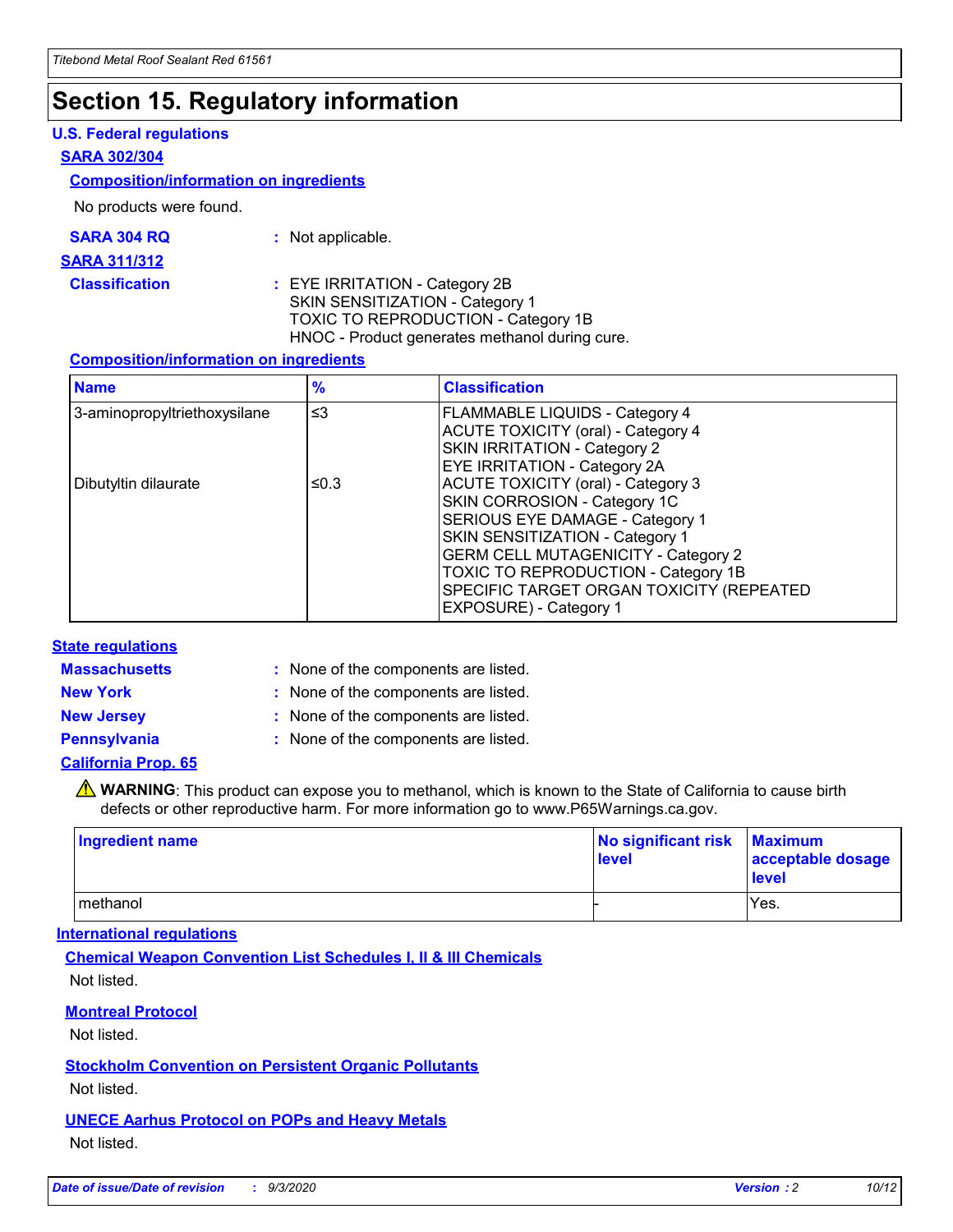# **Section 15. Regulatory information**

### **Inventory list**

**China :** Not determined.

**United States TSCA 8(b) inventory**

**:** All components are active or exempted.

# **Section 16. Other information**





**Caution: HMIS® ratings are based on a 0-4 rating scale, with 0 representing minimal hazards or risks, and 4 representing significant hazards or risks. Although HMIS® ratings and the associated label are not required on SDSs or products leaving a facility under 29 CFR 1910.1200, the preparer may choose to provide them. HMIS® ratings are to be used with a fully implemented HMIS® program. HMIS® is a registered trademark and service mark of the American Coatings Association, Inc.**

**The customer is responsible for determining the PPE code for this material. For more information on HMIS® Personal Protective Equipment (PPE) codes, consult the HMIS® Implementation Manual.**

**National Fire Protection Association (U.S.A.)**



**Reprinted with permission from NFPA 704-2001, Identification of the Hazards of Materials for Emergency Response Copyright ©1997, National Fire Protection Association, Quincy, MA 02269. This reprinted material is not the complete and official position of the National Fire Protection Association, on the referenced subject which is represented only by the standard in its entirety.**

**Copyright ©2001, National Fire Protection Association, Quincy, MA 02269. This warning system is intended to be interpreted and applied only by properly trained individuals to identify fire, health and reactivity hazards of chemicals. The user is referred to certain limited number of chemicals with recommended classifications in NFPA 49 and NFPA 325, which would be used as a guideline only. Whether the chemicals are classified by NFPA or not, anyone using the 704 systems to classify chemicals does so at their own risk.**

### **Procedure used to derive the classification**

| <b>Classification</b>                                                                                         | <b>Justification</b>                                  |
|---------------------------------------------------------------------------------------------------------------|-------------------------------------------------------|
| <b>EYE IRRITATION - Category 2B</b><br>SKIN SENSITIZATION - Category 1<br>TOXIC TO REPRODUCTION - Category 1B | Expert judgment<br>Expert judgment<br>Expert judgment |
| <b>History</b>                                                                                                |                                                       |

| .                                 |             |
|-----------------------------------|-------------|
| Date of printing                  | : 4/22/2022 |
| Date of issue/Date of<br>revision | : 9/3/2020  |
| Date of previous issue            | : 9/3/2020  |
| <b>Version</b>                    | $\cdot$ 2   |
|                                   |             |